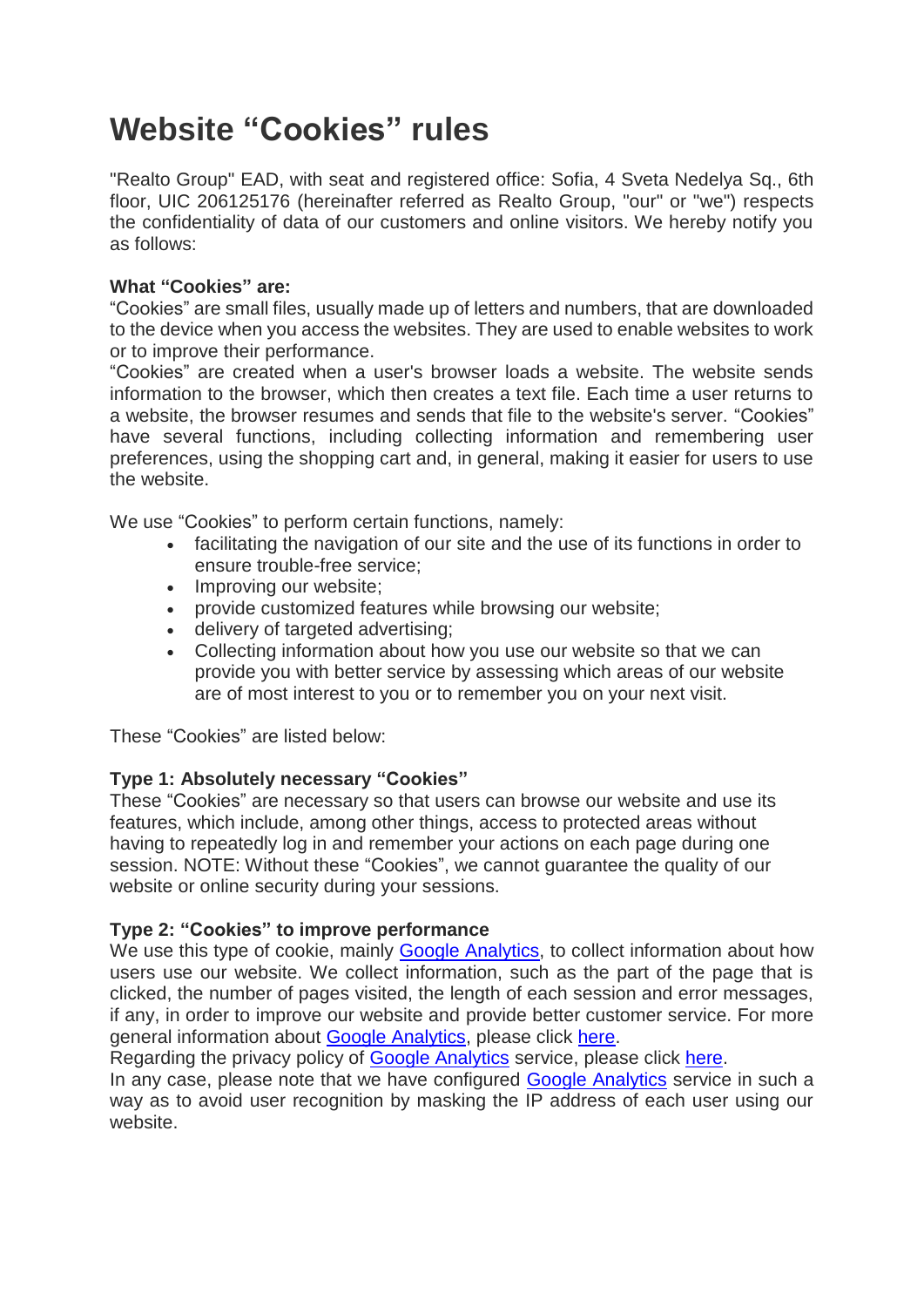# **Type 3: "Cookies" to improve functionality**

This type of cookie allows us to remember the choices that users make on our website, e.g. username, language and their preferences. With this information, we can provide personalized features for our users when they browse our website.

#### **Authentication**

We use "Cookies" to authenticate and determine when you are logged in so that we can facilitate your access to Realto Group's Services and show you the appropriate content and features. For example: We use "Cookies" to keep you logged in as you navigate between pages in Realto Group. "Cookies" also help us remember your browser so that you do not have to keep logging in to Realto Group, and so that you can more easily log in to Realto Group through third-party applications and websites.

#### **Type 4: "Cookies" for targeting and advertising to third parties**

When you visit our website, some of these "Cookies" may be placed on your device and used by third parties, with your permission, for advertising purposes. This happens when the website you visit includes content displayed by a third-party website, or you click the share button on our website and your device receives third-party "Cookies".

These third parties include social media providers, such as Facebook or YouTube, which provide services to both our users and us. These "Cookies" allow third parties to collect and store information, such as user preferences and pages visited for advertising purposes or to improve services.

Please note that we have no control over these "Cookies" from third parties and therefore, we are not responsible in this regard. Please refer to the websites in question for their cookie policies.

# [Facebook](https://www.facebook.com/help/cookies)

## [Youtube](http://www.google.com/policies/privacy)

Please note that our website also uses Google AdWords service for remarketing purposes, but as noted above, we have no control over these "Cookies" and therefore cannot be held liable in this regard. If you wish to decline this type of cookie, please disable it at this link:

<http://www.google.com/settings/ads>

#### **Prevent "Cookies"**

If you wish to disable one or more types of "Cookies" used by our website, we suggest that you state this choice using the third party consent forms that you can find on the Internet addresses provided by us in connection with this Policy for "Cookies".

Also, please note that you can prevent "Cookies" by changing your browser settings. If you agree to the way we use "Cookies", but then decide to opt out, you can delete the "Cookies" that have been set and change your browser settings to block "Cookies" in the future. For more information on "Cookies" management, please visit the following websites:

[www.allabout"Cookies".org](http://www.allaboutcookies.org/) [support.microsoft.com](http://support.microsoft.com/kb/196955/en-us) [support.mozilla.org](http://support.mozilla.org/bg/kb/cookies-information-websites-store-on-your-computer?redirectlocale=en-US&redirectslug=Cookies) [support.google.com](https://support.google.com/chrome/answer/95647?hl=bg) [support.apple.com](https://support.apple.com/en-us/HT201265)

which contain settings management information for major browser providers.